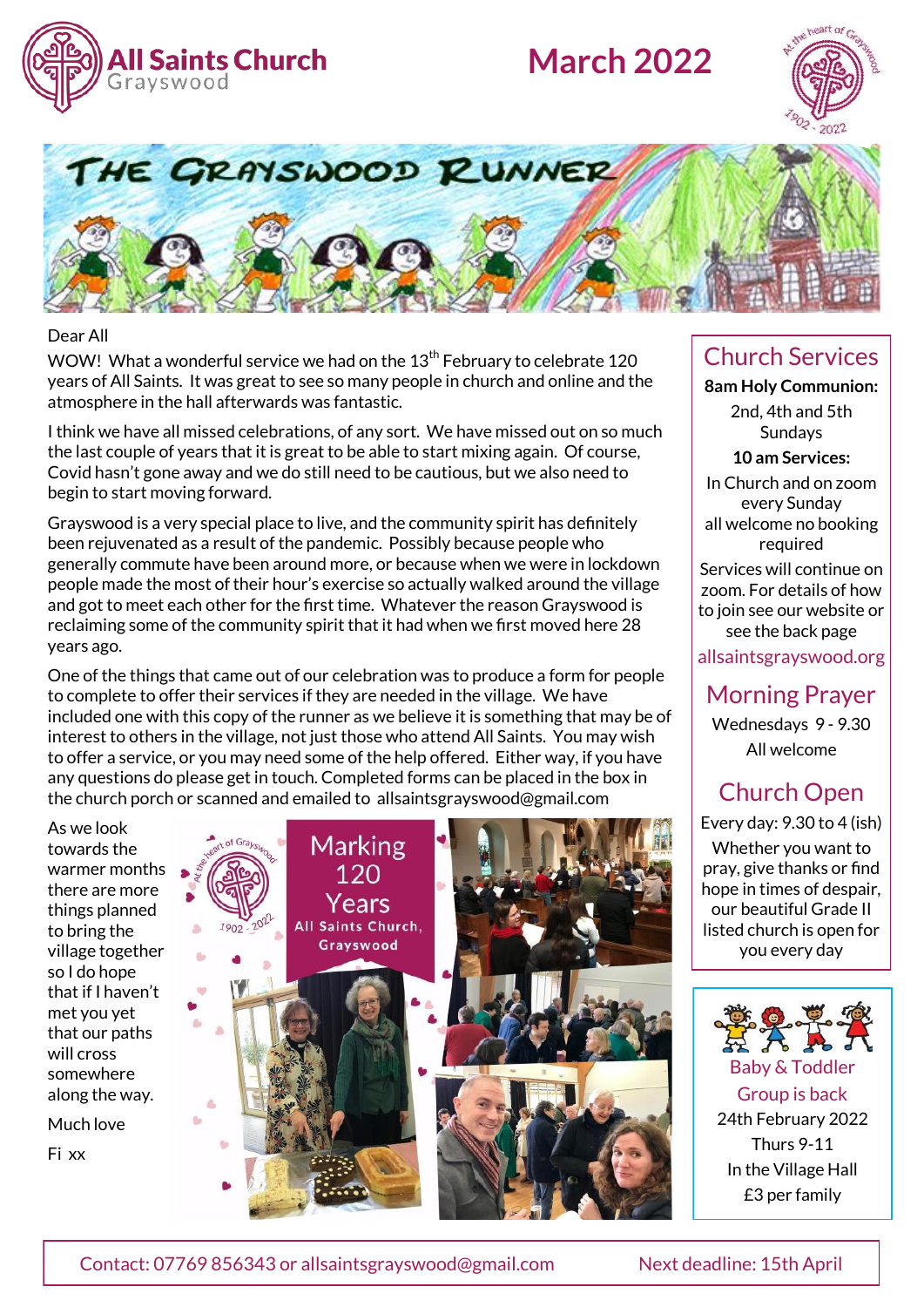## Friends of All Saints, Grayswood

All Saints is looking for more friends! You don't need to come to church to be a friend.

All Saints Church Grayswood is a beautiful and unique building in our village. Many people in the area are not regular churchgoers but still enjoy having the church as a feature in the centre of our village.

The Friends of All Saints Grayswood is a charity independent of the church established in 2010 to raise funds to ensure that the church building continues to play a vital part in the life of our community now and for future generations.

We encourage everyone in Grayswood to get involved with the Friends and support their fund raising activities. There are plenty of opportunities!

There is a small annual subscription to become a Friend and new Friends are always welcome.

Come to the **Friends' social events** to meet new neighbours and feel part of our community. For example last summer we arranged the **Grayswood Open Gardens** and were lucky to have beautiful weather to compliment the village's stunning gardens. We had over 300 visitors that day and do hope that you were among them. If you missed it, don't worry you have the 2023 Open Gardens to look forward to. In the Autumn we arranged our annual **Jazz evening** in the village hall featuring the popular Eagle Jazz band.

Since 2010 the Friends have raised nearly £50,000 towards the repair of the church and its grounds. This year's fundraising by the Friends will get underway with a **Summer Barn Dance** on the evening of **Friday 17th June on the Village Green**. All ages are welcome, so do bring family and friends and join us for some midsummer dancing. Details of the evening and how to buy tickets will be published in the next edition of the Runner and on the Friends' website. We are also planning a **Quiz** evening in the Autumn.

Please contact the Membership secretary, Pauline Lamb, pjlamb4@gmail.com if you would like to join as a Friend or get involved in helping with any fund raising events.



For more information see the website: **www.friendsofallsaintsgrayswood.com**

Thank you to everyone in Grayswood village and beyond for your continuing support of The Friends of All Saints, Grayswood.

Emma Stopford, Chair of the Friends of All Saints, Grayswood

## Lent Course 2022

This year's Lent course at All Saints Grayswood, is titled Difference; a course developed through the Archbishop of Canterbury's Reconciliation Ministry.

A**rchbishop Justin** writes: *We live in a complicated and messy world where there is fracture, division and conflict. We see it when we look around us – and when we look within us. Many of us long to make a difference, but often we don't know how to respond or where to start.*  Through this course we can explore together what it means to follow Jesus in our complex and divided world.

There are **five sessions:** God's call. Crossing Divides, Navigating Disagreement, Practising Forgiveness and Risking Hope. Each session includes video input, scripture, discussion, reflection and prayer.

**Where**: in- person at All Saints Church Grayswood.

**Dates**: Wednesday evenings in Lent. March 9,16,23, 30, & April 6th **Time**: 7-8.30pm

For more information/to let us know you wish to attend (to help us plan resources and refreshments) do contact Elaine: revelainecollins@icloud.com or telephone 714385

https://www.youtube.com/watch?v=ZDgvcBMuxow&t=242s (Link to Justin Welby's introduction to the Difference course)

# Time to Be…

#### in the presence of God

A quiet hour where we can pray with scripture and pray for others 3rd Weds of the month @7pm Not March 16 (Lent course) April 20 May 18 June 15 July 20 Not August 17 (Summer break ) September 21 October 19 November 16 December 21 Zoom code: 844 4083 8929 Passcode: TimetoBe Please do email Revd Elaine Collins for more information and/or to go on the mailing list for this ongoing event revelainecollins@icloud.com *Everyone welcome*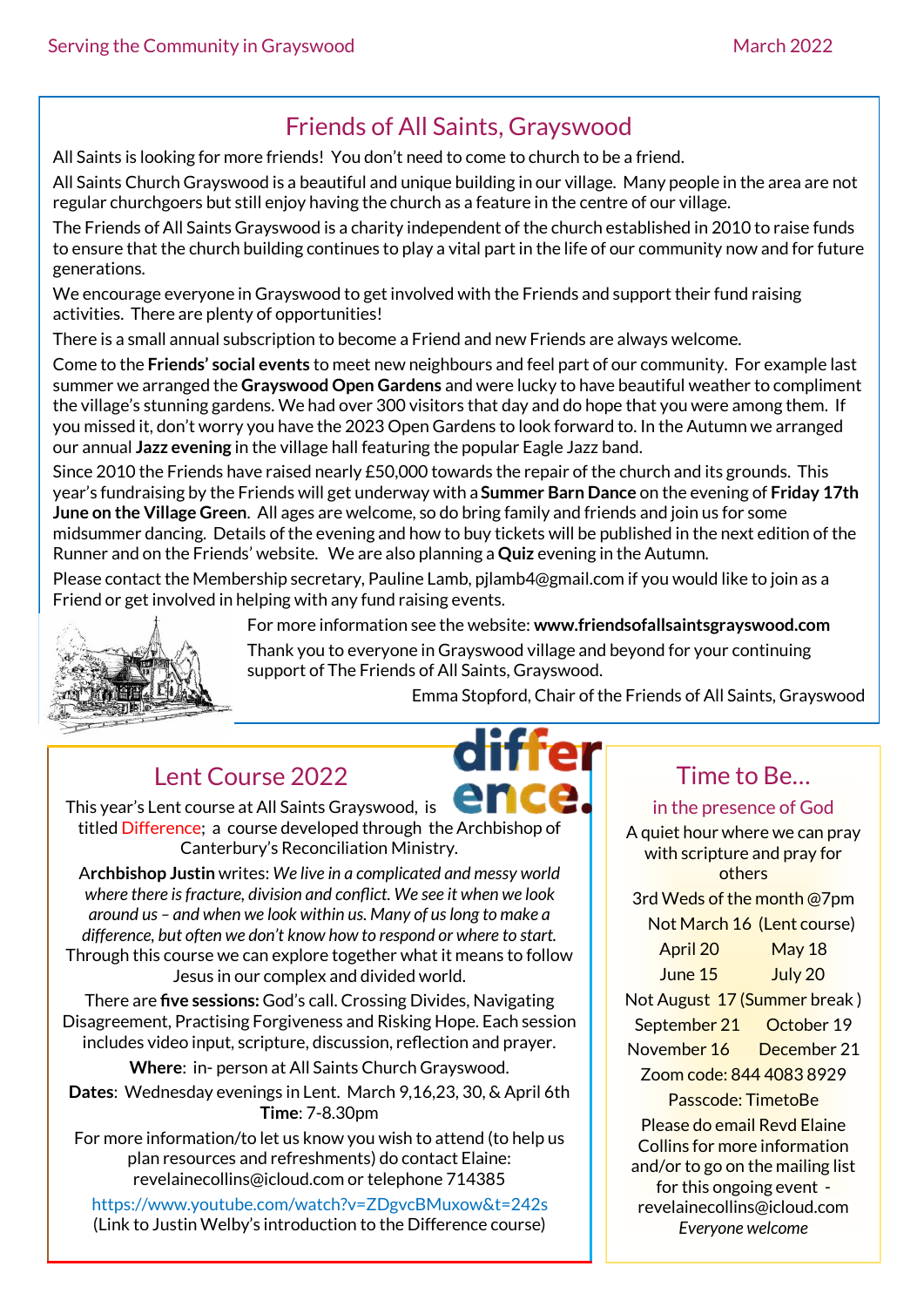## Grayswood Club - the village meeting point for young adults

We would like to promote The Club as a safe and comfortable location for young adults in the village to meet up. Children are always welcome and are admitted free whilst they are under 16 but they must be accompanied by an adult member.

Junior membership is £5 for young adults (16-17 year olds) and only £10 for 18+ members, which entitles them to play darts or pool for free and attend any of the events run at The Club.

Wednesday night is 'Games Night', which just means the pool and darts are available in the hall area…….but we hope to make this a priority evening for 16+ members to just meet up with friends.

Although this is a Members' Club, usual drinking rules apply and ID will be required initially for anyone buying alcoholic drinks. All transactions are card only.

If you would like to hear more about event nights for younger members, please let me have their name, age and a contact phone number.We plan to advertise special events through 'The Runner' and on a WhatsApp group.

> Angela (Club Secretary & Bookings Clerk) [awheeler100@gmail.com](mailto:awheeler100@gmail.com) | 07808 474147

### Grayswood Club

Coffee and Chat Drop in for tea/coffee and homemade cakes Saturday 9th March 10 am to 12 noon 2nd Wednesday of the month

Games Night

7.30-10.00, every Wednesday

Quiz night Thursday 31st March from 7:45pm www.grayswoodclub.co.uk Knockout Skittles

Friday, 11th March 7.30 pm Teams of 4, come as a team or join in on the night

And in March ….

Film Club 7.15 pm, 19th March " Little Miss Sunshine" Kids' Film 3.00 pm, 20th March "Dumbo"

80s Disco 7.30pm, 26th March Members only but it's easy to join : call 07808 474147

## Grayswood Book Club

"I am an island" Tamsin Calidas on Tues,

15th March at 8 pm



Contact Angela: awheeler100@gmail.com



### World Day of Prayer 2022

Methodist Church | 10.30 | Friday, 4th March If you would like to represent Grayswood on the local Committee please contact Rev Fi Gwynn

## Mothering Sunday March 27th @ 10 am



Cafe Church in the Village Hall enjoy a continental breakfast with the family at this informal service.

**GRAYSWOOD** WOMEN'S INSTITUTE  $1920 - 2021$ 

Join us for out March WI Meeting - From Sheep to Shawl with Tonia Harvey DATE: Wednesday 9th March

TIME: 7:45pm

WHERE: Grayswood Village Hall Over lockdown, Grayswood WI member Tonia developed a love of all things knitting and crocheting, leading our poppy making, yarn bomb and green hearts campaigns. We are thrilled to welcome Tonia, with her demonstration of how she takes the raw wool she receives from sheep to shawl!

#### **FOR MORE INFORMATION, CONTACT**:

**EMAIL:** grayswoodwi@gmail.com **WEBSITE:** grayswoodwi.wixsite.com/home **FACEBOOK:** @grayswoodwomensinstitute